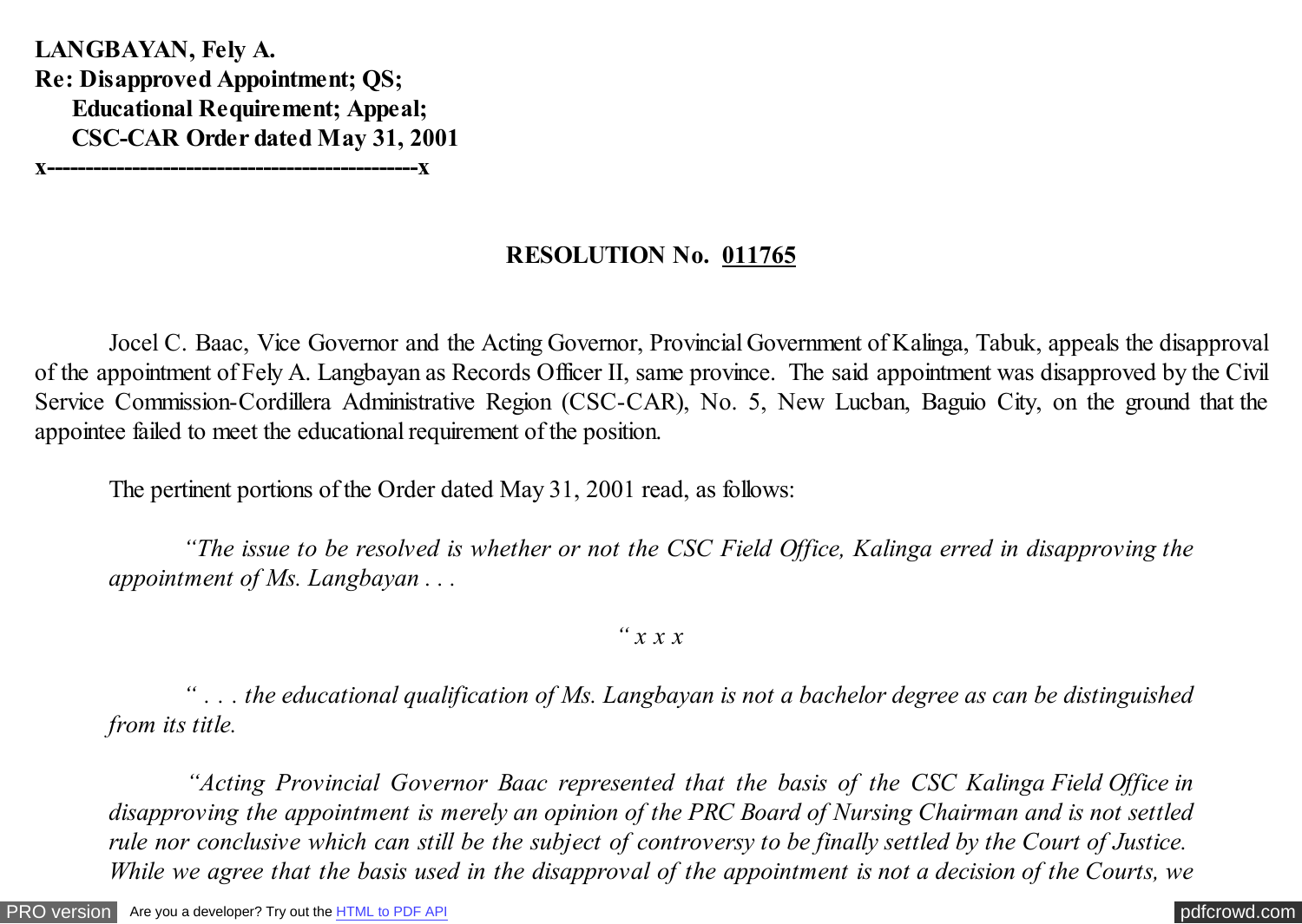*find sufficiency in the authority of the PRC in ruling on the matter.*

 *"Acting Provincial Governor Baac further argued that the General Nursing Course is a five-year course making it at par with the other Bachelor's degrees and also the reason why Ms. Langbayan was allowed to take the Career Service Professional examination. It may be informed that before the issuance of CSC MC 41, s. 1991 on the Professionalization (sic) of the Career Service, substitution of education and experience deficiencies for a maximum of two (2) years was allowed.*

 *"As to her experience and various trainings (sic) attended, suffice it to say that experience and training are separate requirements which should be equally met by appointees to positions in government. Also, the position of Records Officer II does not require training and experience.*

#### *" x x x*

 *"In view thereof, the disapproval of the appointment of Mrs. Langbayan as Records Officer II by the CSC Kalinga Field Office is hereby affirmed."*

On the other hand, the appeal of Acting Governor Baac reads, as follows:

 *" . . . the CSC Regional Office affirmed the decision of the Field Office on the basis solely on the Opinion-of PRC Board of Nursing Chairman Aurora S. Yapchiongco stating that the General Nursing Course offered before is not a degree course. This opinion is not a settled rule nor conclusive which can still be the subject of controversy to be finally settled by the Courts of Justice.*

[PRO version](http://pdfcrowd.com/customize/) Are you a developer? Try out th[e HTML to PDF API](http://pdfcrowd.com/html-to-pdf-api/?ref=pdf) contract the community of the HTML to PDF API [pdfcrowd.com](http://pdfcrowd.com)  *"It is to be noted that Ms. Langbayan finished the General Nursing Course at Ortañez General Hospital School of Nursing in 1963 which was the only Nursing Curriculum at that time. It was only several years from 1963 that the General Nursing Course was amended into Bachelor of Science in Nursing. The General Nursing Course would show that it requires five (5) years to finish the course making the course at par with the different Bachelor of Arts courses. In fact, the CSC even allowed Mrs. Langbayan to take the Career Service professional examination which she successfully passed.*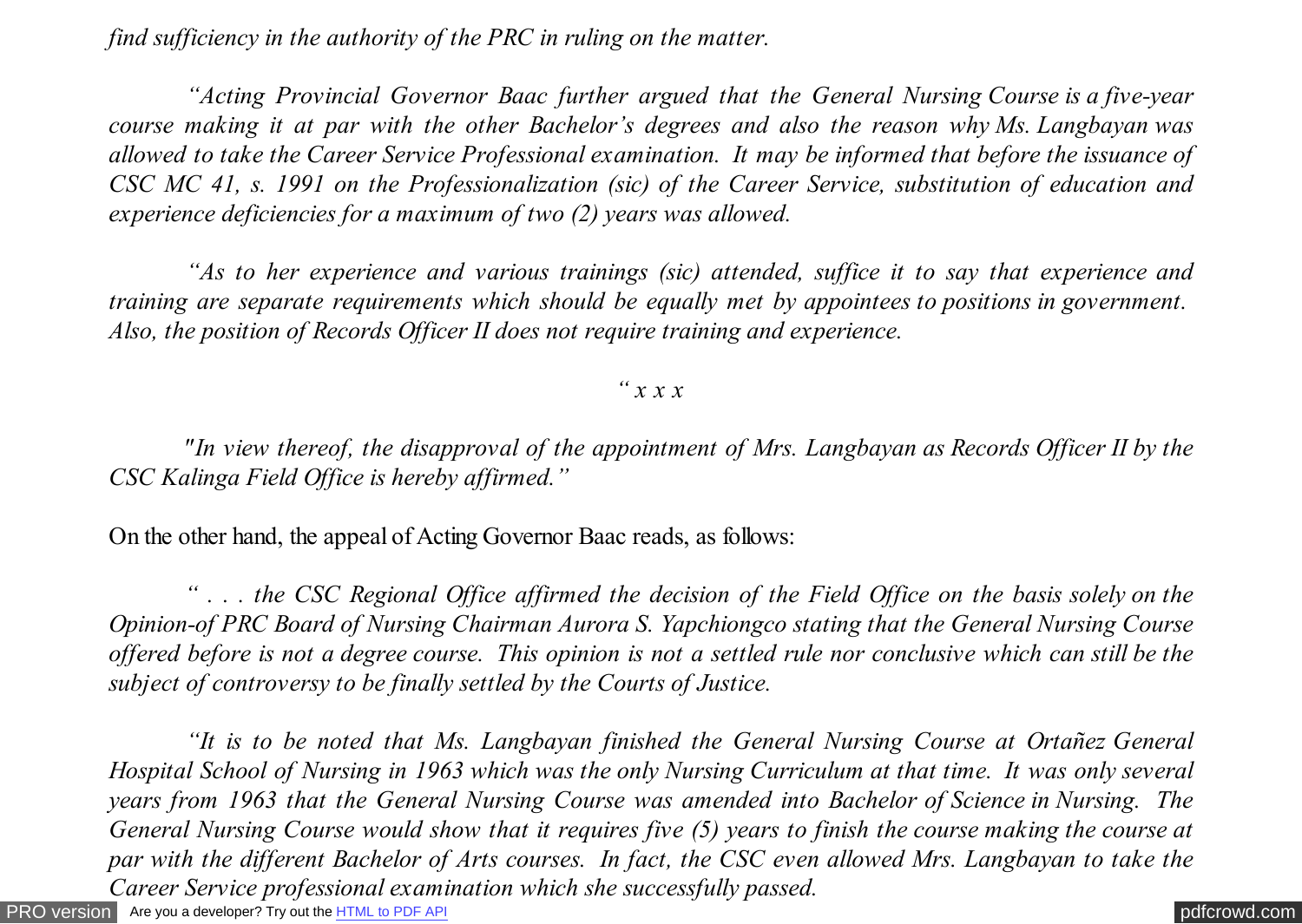*"The said qualifications (education and eligibility) were the key in which Mrs. Langbayan entered the government service in 1965 up to the present. . . .*

*Career Service professional examination which she successfully passed.*

 *"As to the second issue, it appears that the subject item position referred to in the letter of CSC Commissioner (sic) Nelson L. Acebedo . . . containing the opinion of PRC Board of Nursing Chairman Yapchiongco, which was the basis of disapproval of the appointment of Mrs. Langbayan refers to the Nursing position regulated by RA 7164 known as the Philippine Nursing Act of 1991 and not similarly situated with the case of Mrs. Langbayan. Ergo, this opinion could not be the basis of (sic) evaluating the educational qualification of . . . Langbayan vis-à-vis the education qualification required for the position of Records Officer II.*

 *"Let it be emphasized that Mrs. Langbayan is not promoted to a Nursing position which requires that an appointee must be a graduate of Bachelor of Science in Nursing. This is a different thing because Mrs. Langbayan is supposed to be handling records and not patients. It would be a different story if appointee would be directly taking care of persons because it is now life that is involved.*

 *"In view thereof, it is respectfully prayed that this Honorable Commission accepts this letter appeal and reverse the Order of the CSC Regional Office and finally approve the appointment of Mrs. Fely A. Langbayan as Records Officer II. . . ."*

The CSC-CAR commented on the appeal, as follows:

 *"The prescribed educational qualification of the position of Records Officer II is bachelor's degree. Records shows that the highest educational attainment of appointee is Graduate Nurse (GN). Based from the letter of PRC's Board of Nursing Chairman Aurora A. Yapchiongco, the three-year General Nursing Course is not a bachelor's degree, hence, not equivalent to the four-year BSN bachelor's degree program. Further, as can be determined from the title, the educational qualification of the appointee is not a*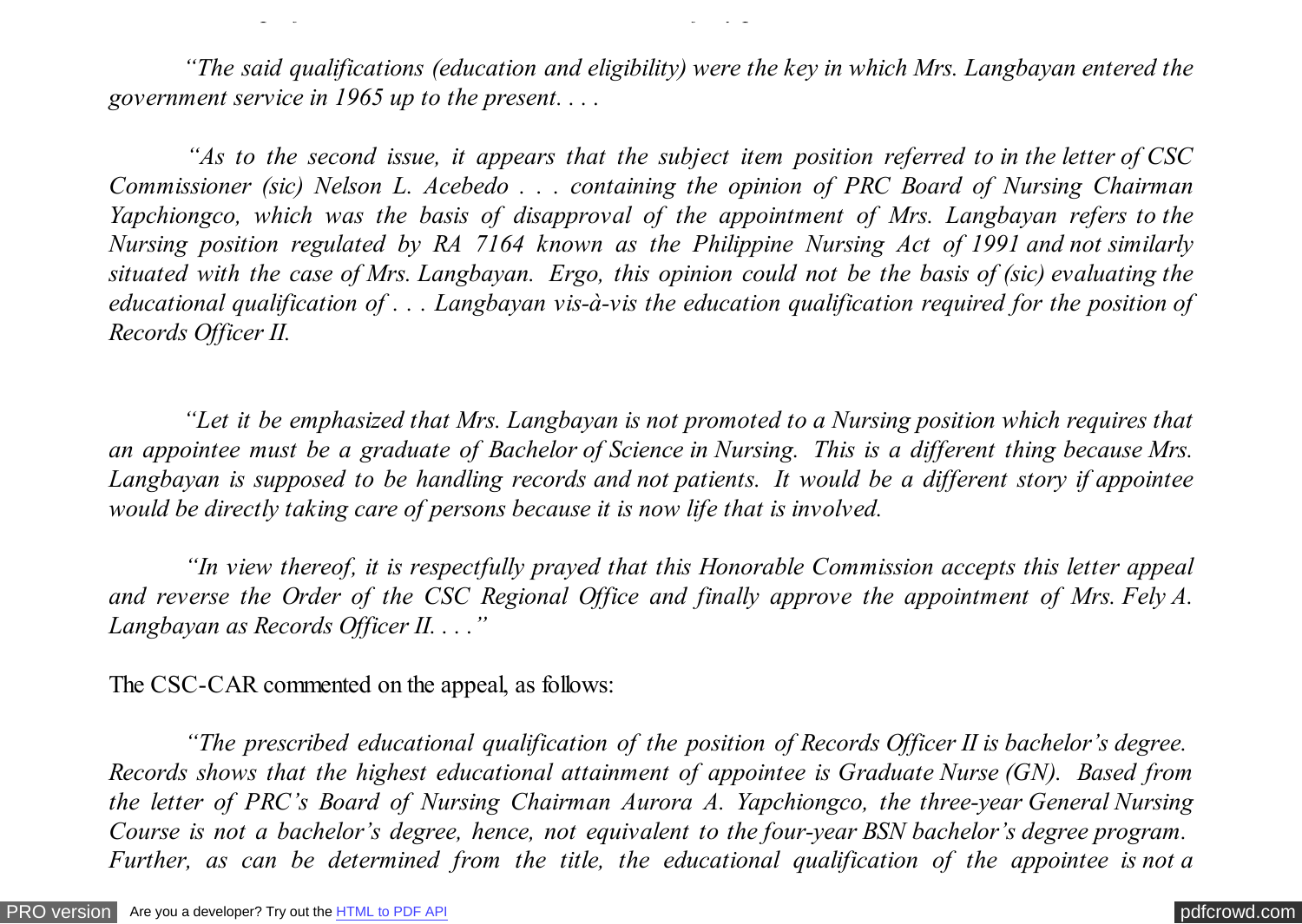*bachelor's degree. Accordingly, the appointee does not meet the educational requirement for the position of Records Officer II.*

 *"The then Acting Provincial Governor Baac contends that the basis of the CSC Kalinga Field Office in disapproving the appointment is merely an opinion of the PRC Board of Nursing Chairman and is neither a settled nor conclusive rule which can still be the subject of controversy to be finally settled by the Courts of Justice. While this Office agrees that the basis of the action of disapproval of the appointment is not a decision of the Courts, we find sufficiency in the authority of the PRC in ruling on the matter.*

 *"The then appointing officer further argued that the General Nursing Course is a five-year course making it at par with the other Bachelor's degrees and also the reason why Ms. Langbayan was allowed to take the Career Professional examination. It may be informed that before the issuance of CSC MC 41, s. 1991 on the Professionalization (sic) of the Career Service, substitution of education and experience deficiencies for a maximum of two (2) years was allowed.*

 *"As to her experience and various trainings attended, experience and training are separate qualification requirements which should be equally met by appointees to positions in government. Also, the position of Records Officer II does not require training and experience.*

 *"In the light of the foregoing, the action of disapproval of the CSC Kalinga Field Office was affirmed by the CSC-CAR Regional Office."*

 Records show that on March 1, 2001, Acting Governor Baac appointed Langbayan as Records Officer II at the Office on Health Services, Kalinga Provincial Government. However, on April 2, 2001, the said appointment was disapproved by the Civil Service Commission Kalinga Field Office on the ground that the appointee failed to meet the educational requirement of the said position. On April 2, 2001, the Civil Service Commission Cordillera Administration Region dismissed the appeal brought before it.

Hence, this appeal.

[PRO version](http://pdfcrowd.com/customize/) Are you a developer? Try out th[e HTML to PDF API](http://pdfcrowd.com/html-to-pdf-api/?ref=pdf) contract the CHTML of PDF API [pdfcrowd.com](http://pdfcrowd.com) The sole issue to be resolved is whether the disapproval of the appointment of Langbayan is in order.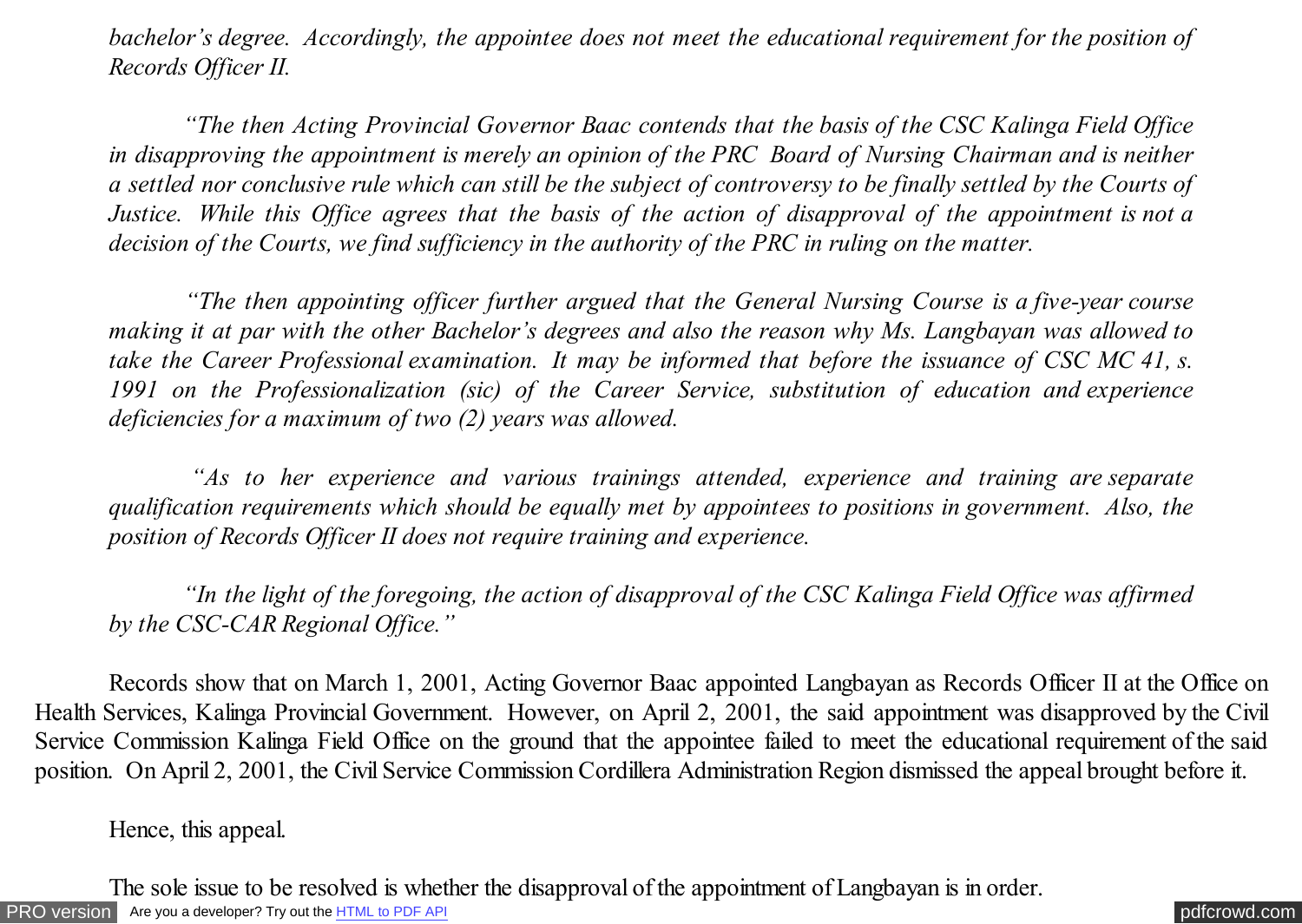The minimum qualifications for the position of Records Officer  $II^{[1]}$  are, as follows:

<span id="page-4-0"></span>The sole issue to be resolved is whether the disapproval of the approval of the approximation is in order. The<br>In order the approximation is in order. The approximation is in order. The approximation is in order. In order

| EDUCATION:      | Bachelor's degree                  |
|-----------------|------------------------------------|
| EXPERIENCE :    | None required                      |
| <b>TRAINING</b> | None required                      |
| ELIGIBILITY     | <b>Career Service Professional</b> |
|                 | <b>Second Level Eligibility</b>    |

On the other hand, the qualifications of Langbayan are, as follows:

| EDUCATION :     | Graduate Nurse              |
|-----------------|-----------------------------|
| EXPERIENCE :    | Many                        |
| <b>TRAINING</b> | Many                        |
| ELIGIBILITY     | Career Service Professional |

 Relevant education as a requirement in the Qualification Standards Manual refers to academic, technical or vocational studies that will enable the candidate to successfully perform the duties and responsibilities of the position to be filled up.<sup>[2]</sup>

 It must be mentioned that the appointment of Langbayan was disapproved by the CSC-CAR on the ground that she failed to meet the educational requirement of the said position. The education required for Records Officer II is a bachelor's degree. However, it is the contention of the said office that the degree of Graduate Nurse is not a bachelor's degree program. The said contention was based on a ruling, dated August 31, 1999, of Civil Service Commission Assistant Commissioner Nelson L. Acebedo that *the three year General Nursing Course is not a degree course and hence, not equivalent to the four year Bachelor of Science in Nursing program.*

 The said ruling was in turn based on an opinion, dated June 28, 1996, of Board of Nursing Chairman Aurora S. Yapchiongco. The pertinent portions of the said opinion read, as follows: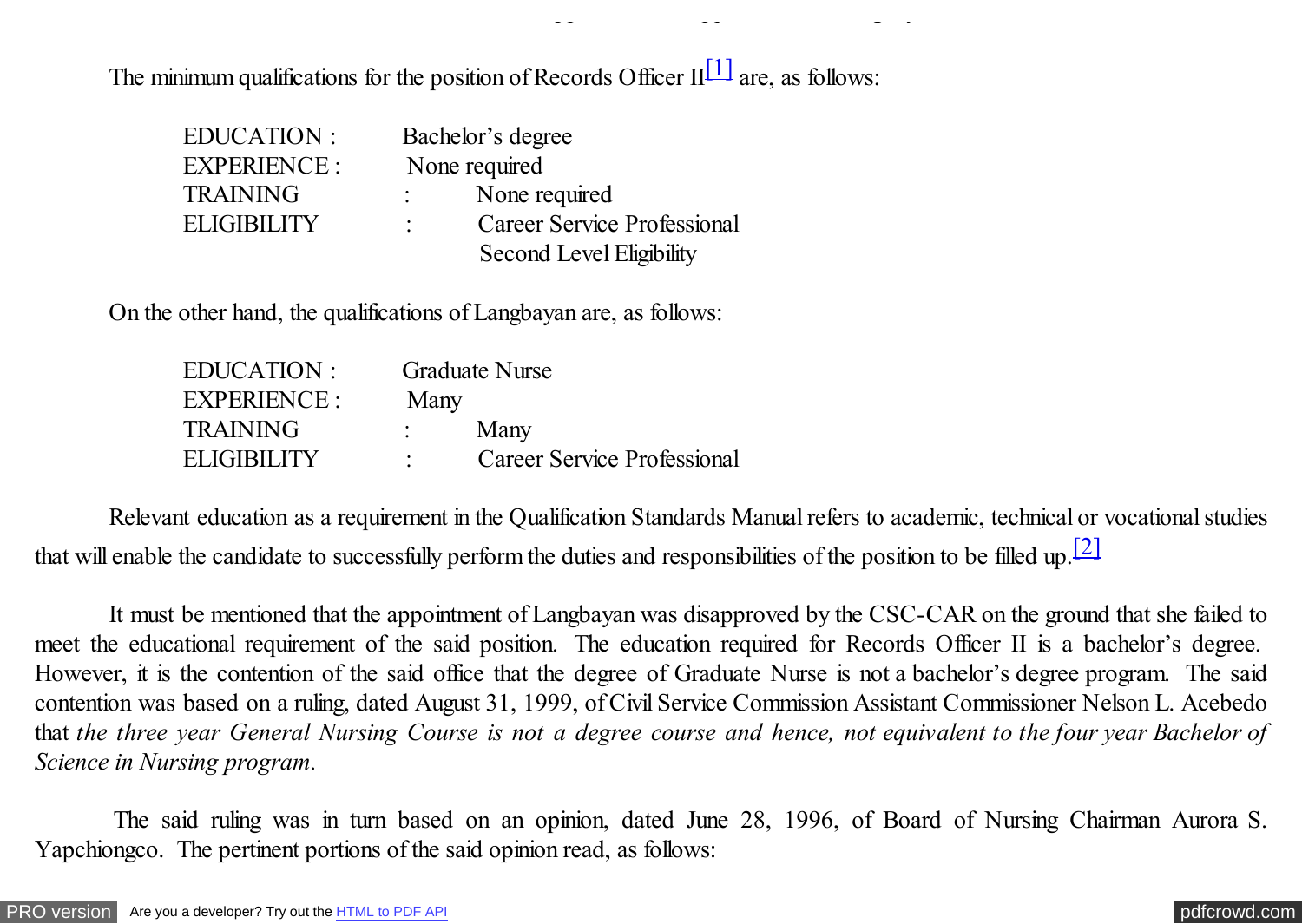*"Briefly tracing nursing education in our country, may I give the following information:*

*"1. In the 1970's two types of basic nursing education programs were offered, that is:*

 *"1.1 Three year Graduate in Nursing referred to as General Nursing Course (GN) leading to the diploma in Nursing offered in hospital settings. For some years a pre-nursing course was a requirement for admission to the program.*

 *"1.2 The four to five years Bachelor of Science in Nursing (BSN) baccalaureate program leading to the degree title in nursing offered in university or colleges of nursing.*

 *"Both courses took the nursing licensure examination and were qualified to first level positions in nursing.*

*"2. In 1984, the Graduate in Nursing course program was phased out. The BSN continued to be the basic nursing education course. With progress in professional nursing, the present BSN curriculum is competency based and community-oriented.*

*"3. The three year General Nursing Course offered before is not a degree course and hence, not equivalent to the four year BSN program."* (Underlining ours)

 The Commission gives great weight to the opinion rendered by Chairman Yapchiongco, being the Head of the Board of Nursing. Moreover, as supported by the records, Langbayan herself admits in her Personal Data Sheet that the said course is a three-year course.

Therefore, it is without question that the course Graduate in Nursing is only a three-year course. Since the educational requirement for the position of Records Officer II is a Bachelor's Degree, a four-year course in college, the disapproval of the appointment of Langbayan is in order.

[PRO version](http://pdfcrowd.com/customize/) Are you a developer? Try out the **HTML to PDF API [pdfcrowd.com](http://pdfcrowd.com)** The qualification standards established for the contested position do not only prescribe the eligibility but also the minimum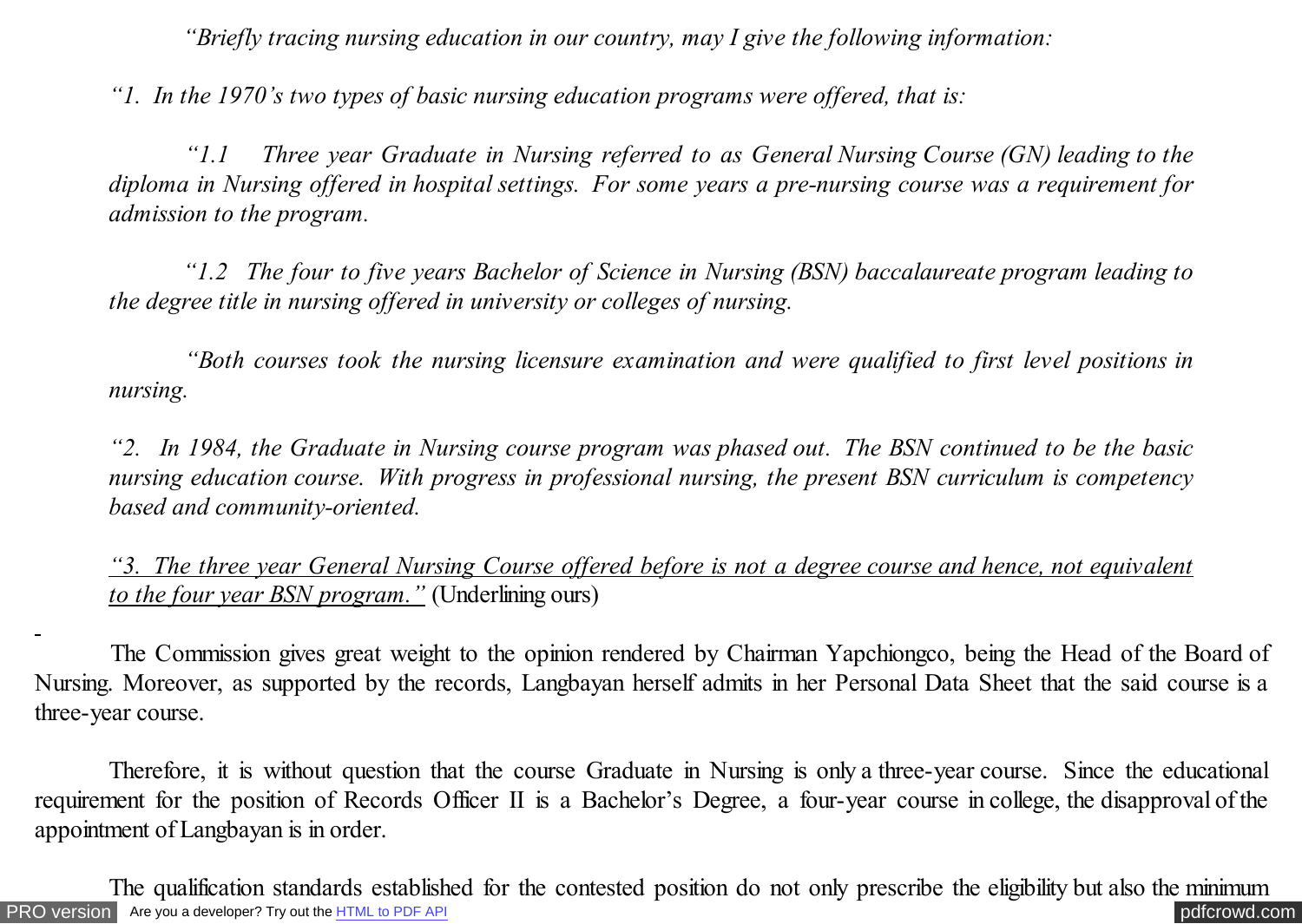education and experience required for the position. Even if the appointee possesses the required civil service eligibility, there would still be abuse of discretion by the appointing authority if the other qualifications were not satisfied.<sup>[3]</sup>

The qualification standards established for the contested position do not only prescribe the eligibility but also the minimum

It must be emphasized that as long as the appointee possesses the minimum qualifications prescribed by law or regulations, there is no question that his appointment must be respected by the Civil Service Commission. However, this rule does not cover those cases where the Commission finds, after examining the appointment papers, that the appointee does not satisfy the minimum qualifications for the position in question. In these cases, the Commission would be well within its right – and responsibility – in refusing to approve the appointment. The appointing authority should, thus, appoint persons to the contested positions possessing the aforementioned minimum qualifications so as to be within the ambit of the law. For even if the appointing authority is given a wide latitude in the exercise of its discretion in personnel actions, the appointee must first possess the minimum qualifications prescribed by  $\lbrack \text{law} \rbrack$   $\lbrack 4 \rbrack$ 

**WHEREFORE,** the appeal of Kalinga Province Acting Governor Jocel C. Baac is hereby **DISMISSED**. Accordingly, the decision of the CSC-CAR disapproving the appointment of Fely A. Langbayan as Records Officer II stands.

Quezon City, **November 6, 2001**

*(SIGNED)* **KARINA CONSTANTINO-DAVID Chairman**

*(SIGNED)* **JOSE F. ERESTAIN, JR.** Commissioner

# *(SIGNED)* **J. WALDEMAR V. VALMORES**

**Commissioner** 

[PRO version](http://pdfcrowd.com/customize/) Are you a developer? Try out th[e HTML to PDF API](http://pdfcrowd.com/html-to-pdf-api/?ref=pdf) [pdfcrowd.com](http://pdfcrowd.com)